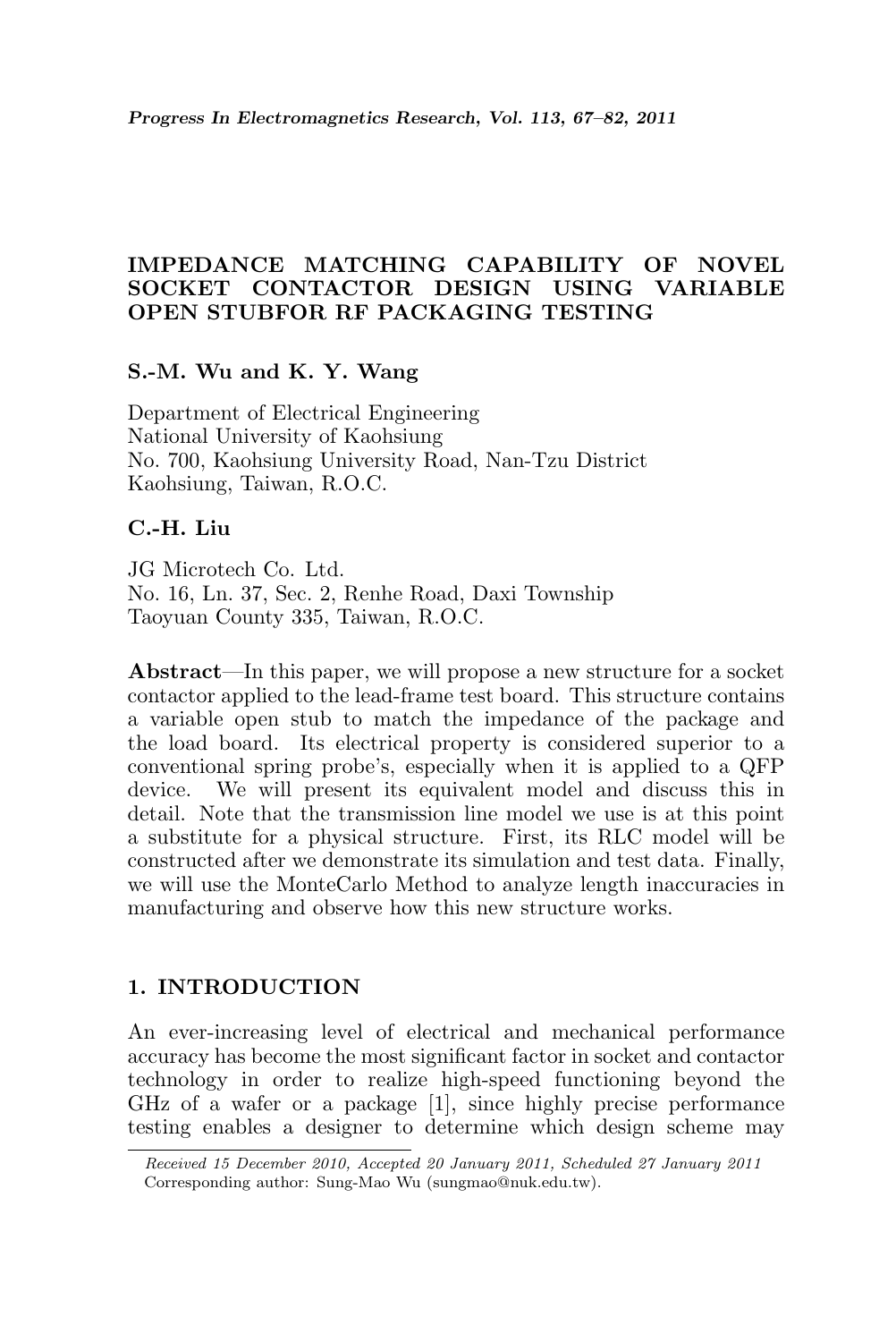be properly applied. Numerous types of contact solutions have been developed [2–5]. One of the most popular technologies utilizes a spring probe as the contact medium between an IC lead frame and a PCB pad [6, 7]. However, this typical application has its disadvantages. For instance, its contact resistance determines the magnitude of the electric current that can flow through a particular contact [8]. If the resistance becomes higher than anticipated, it will be difficult for the electric current to pass through. Another problem lies in the lack of repeatability and reproducibility for a given measuring system. Repeatability and reproducibility measure different capabilities in a contactor: repeatability is the capacity of the same gauge to give consistent measurement readings no matter how many times the same operator of the gauge repeats the measurement process [9]. Reproducibility, on the other hand, is the ability of the same gauge to give consistent measurement readings regardless of who performs the measurements. A test result might also fluctuate every time due to the spring installed inside a spring probe. Furthermore, the bandwidth of a spring probe is too low to achieve high-frequency operation [10, 11].

The present new structure has several advantages. It has lower contact resistance due to its wider contact area. Its measured repeatability and reproducibility results are identical whenever gauged, since its shape is fixed. And its testing bandwidth is better than a spring probe's. Thus, we conclude that this particular structure is capable of ensuring impedance matching through modulation of its length.

We would like to use a QFP socket contactor to correct the defect in a spring probe's high-frequency performance. Since the major factor influencing the signal transmission of a socket contactor is impedance matching, we apply a single-stub impedance matching method to construct a new structure; it is apparently much easier to accomplish our goal of impedance matching by tuning the length of an opened stub. To verify that the advantages we have claimed above are correct, we also use simulation software to derive several formulas and analyze the contactor's electrical property. A transmission line structure from microwave engineering theory is used to equalize the contactors. The main purpose of its two terminals is to achieve impedance matching by modulating the length of the transmission line. Software can be used to verify the accuracy of the formulae. We will then compare the simulation results with the outcome of our formulae derivations and measured data.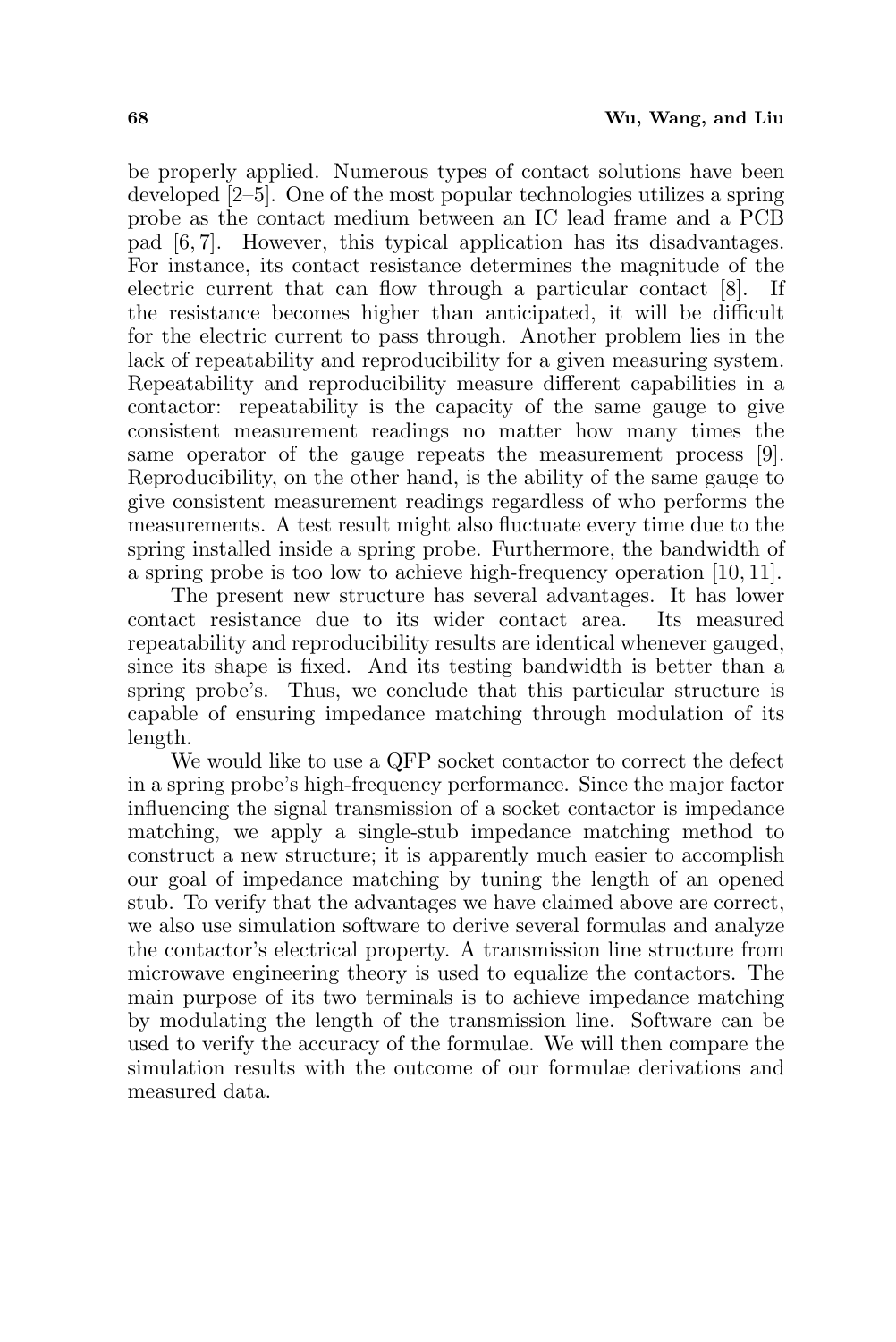# 2. PHYSICAL STRUCTURE AND MATCHING MODEL **THEOREM**

#### 2.1. Physical Structure of Socket Contactor

This unique socket, newly designed for the purpose of testing a QFP package, is shown in Fig. 1. The major distinctions between it and a conventional socket with spring probes are its unusual contactors and its housing body, which is used to fix the contactors and ground pins (see Fig. 2). The  $\nu$ -shaped contactor installed at the center of the apparatus is shown in Fig.  $2(a)$ . This was fastened to the housing with an open stub (at the right end of the contactor) when the tested package was pressed down. In other words, a QFP package was placed onto the center portion of the socket when testing began. Then the contactor's left end was pushed down by the lead frame, as illustrated in Fig. 2(a), and the load board was contacted at its turning point. As a result, the package and the load board were connected on the left side.



Figure 1. Novel socket of QFP package.



Figure 2. Lateral view of socket contactor.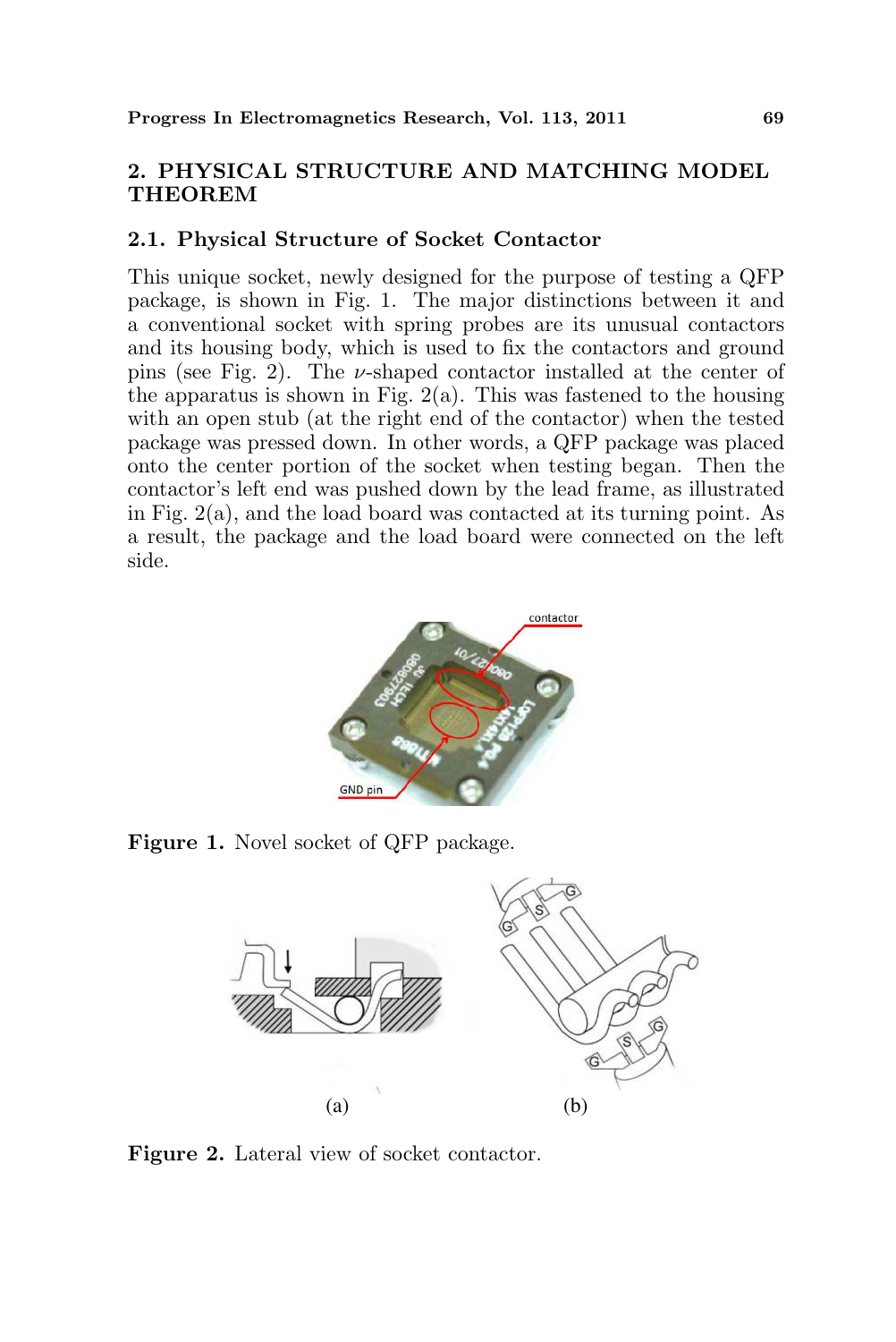A 3D diagram demonstrating how the signal was transmitted is shown in Fig. 2(b). The signal was transmitted through the new device with a signal pin while the others were ground pins, as shown in Fig. 2(b). The housing is regarded as a material medium of the transmission line, since its relative dielectric constant  $(\varepsilon_r)$  can influence the performance of the entire socket. We can apply this typical structure to transmit a signal with a higher frequency, as it is similar to the CPW.

Consequently, in addition to its other merits, this special mechanism can fulfill the requirement of impedance matching by tuning along the length of its open stub. However, when a spring probe is used to perform an IC test, the total length of the spring probe shrinks whenever the package is pressed down. The major problem is that its shortened length is not always precisely identical. Furthermore, it usually accompanies potential fluctuation in the electrical property each time it is compressed. Hence, inconsistent test results are obtained. To correct this defect, the contactor is designed to be like a seesaw during testing. Every time it is pushed down, its turning point becomes a fulcrum. Since it alone makes the entire structure slant to the left, the contactor's length is unchanged and thus an identical electrical property can be ensured.

# 2.2. Matching Model Theorem

The crucial factor in ensuring an integral high-frequency signal from a signal generator to a load end is to maintain impedance matching during transmission. Indeed, whether or not the socket has actually met the requirements of impedance matching (between the output impedance of a package and the input impedance of a test load board) is not always taken into consideration since in the past a signal passing through a socket was not transmitted within the high-frequency range. Nevertheless, since the latest IC package's operating frequency has been incrementally increased, we can no longer ignore the effect of impedance matching. In contrast to a conventional spring probe, the contactor is considered a highly effective device for network impedance matching between the package and the load board.

Figure 2(b) presents a 3D view of the newly designed contactor and each type of signal transmission. The contactor is a twoport network: one end connects to the package as the output port (upper left corner) and the other connects to the load board as the input port (lower right corner). They then connect with the GSG (Ground, Signal, Ground) terminals; these three pins can be considered a typical CPW transmission line. We have therefore chosen the ideal transmission line to be an equivalent model of our contactor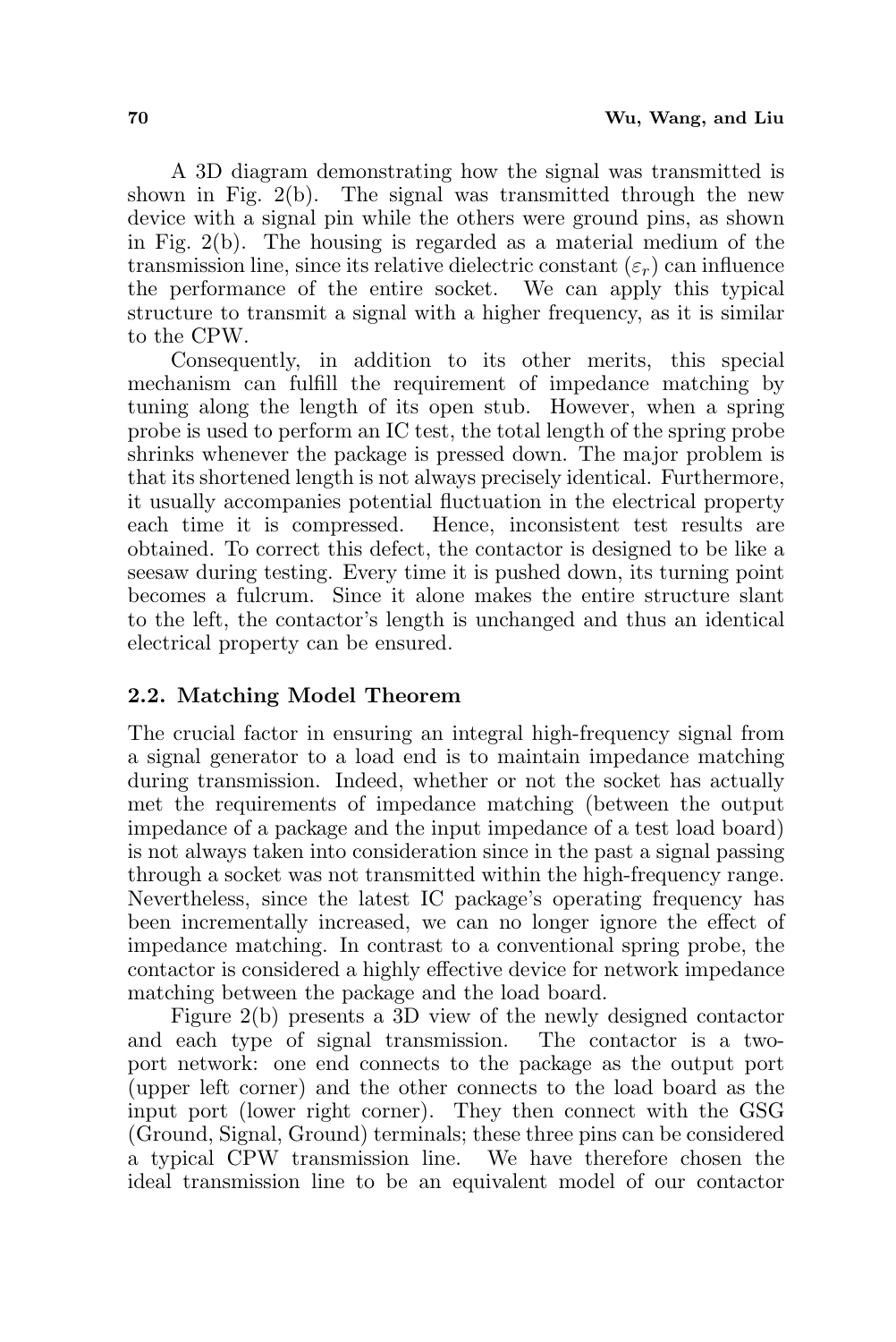

Figure 3. Equivalent transmission line model of socket contactor.

mechanism. The transmission line can be divided into two sections: a common transmission line connecting port  $#1$  and port  $#2$ , and a single open stub connecting the transmission line and port  $#2$ , as shown in Fig. 3. The equivalent model is clearly similar to a singlestub shunt tuning circuit. Note that  $Z_1$ , specified below, stands for the output impedance of the package, and  $Z_2$  represents the input impedance of the load board. The transmission line connecting port #1 and port #2 is on the left-hand side of the contactor in Fig. 2(a), while the open stub is situated on its right-hand side. The length of transmission line from port  $#1$  to port  $#2$  is  $L_1$  and the length of the open stub is  $L_2$ .  $R_0$  is the characteristic impedance of the transmission line (note that we use a lossless transmission line), which may be altered along with the socket medium and the contactor's spacing.

The contactor length can be tuned in two steps. First, we may change the length of it between the package and the load board. Given different package sizes, we might have to fix it by altering  $L_1$  and the spacing.  $R_0$  can be changed in accordance with the following spacing. If  $Z_1$  and  $Z_2$  are already given,  $L_1$  and  $R_0$  will remain steady along with the length and spacing of the contactor. Hence, the only parameter that can be tuned is  $L_2$ . Second, we can change the length of the open stub for impedance matching by using the single-stub shunt tuning method, which can minimize the effect of the contactor.

In the following, we show how to derive a formula for calculating the contactor's lengths  $(L_1, L_2)$ , the impedances of the package and the load board  $(Z_1, Z_2)$ , and the characteristic impedance,  $R_0$ . Based on this particular formula, we can determine the lengths of a contactor to match the impedance for a variety of projects. We separate the equivalent model from the point  $Z = 0$  at the turning point of the contactor.  $Z_L$  is its input impedance measured from  $Z = 0$ . It connects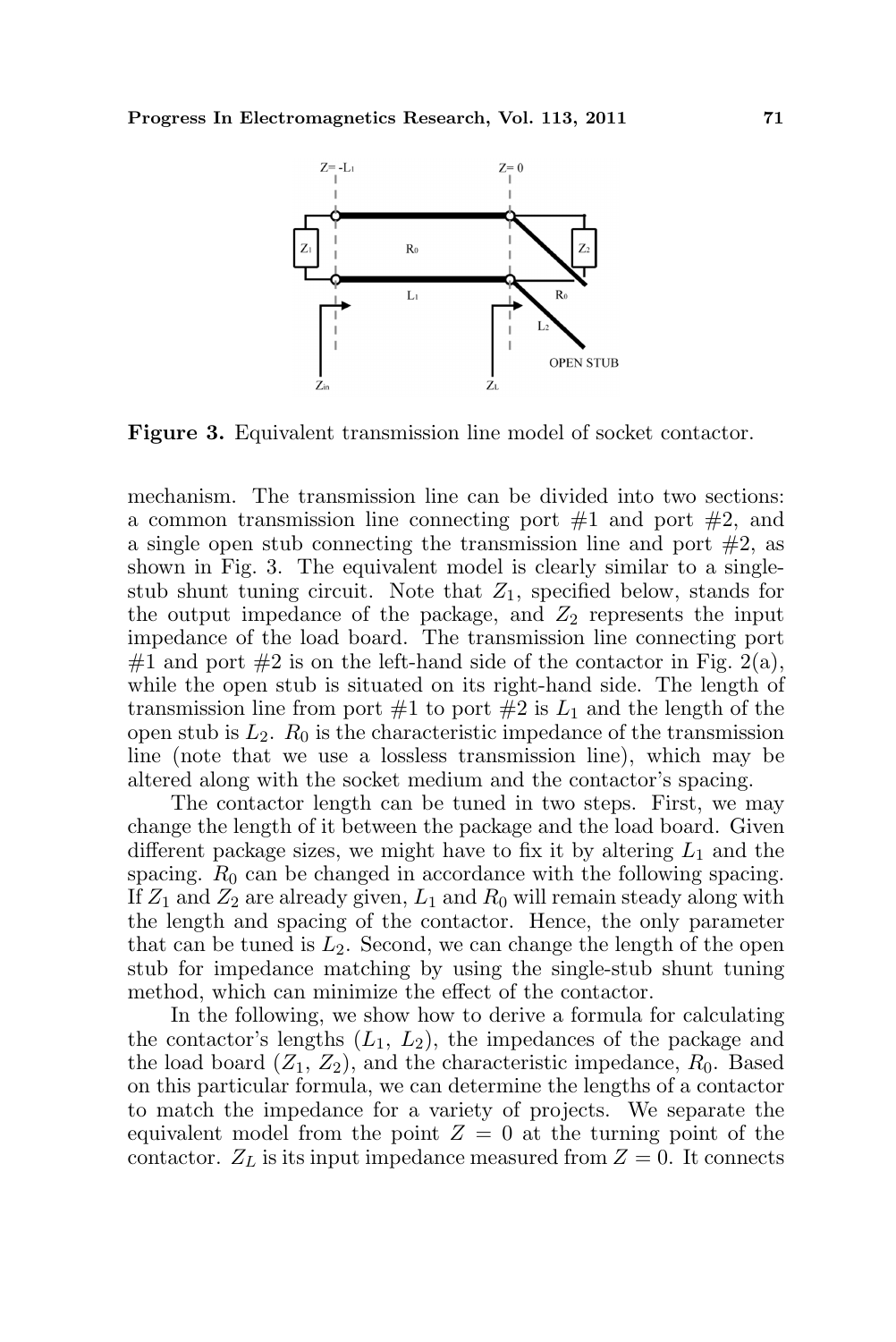parallel with  $Z_2$  and the open stub:

$$
\frac{1}{Z_L} = \frac{1}{R_2 + jX_2} + \frac{1}{-jR_0 \cot \beta L_2}
$$
 (1)

Considered from the point  $Z = 0$  via a transmission line to the point  $Z = -L_1$ , the input impedance will change to  $Z_{in}$ :

$$
\Gamma(0) = \frac{Z_L - R_0}{Z_L + R_0} \tag{2}
$$

$$
\Gamma(Z = -L_1) = \Gamma(0)e^{-2j\beta L_1} = \frac{Z_{in} - Z_0}{Z_{in} + Z_0} \Rightarrow Z_{in} = R_0 \frac{Z_L + jR_0 \tan \beta L_1}{R_0 + jZ_L \tan \beta L_1}
$$
(3)

To achieve the impedance matching requirement,  $Z_1$  and  $Z_{in}$  must be conjugated, so  $Z_{in}$  is set as equal to  $Z_1$ ,  $Z_{in} = Z_1^*$ . Hence, we can apply it to the following equations to obtain the open stub's length:

$$
Z_L = R_L + jX_L \tag{4}
$$

$$
Z_{in} = R_1 - jX_1 = \frac{R_0(R_L + jX_L) + jR_0^2 \tan \beta L_1}{R_0 + j(R_L + jX_L) \tan \beta L_1}
$$
  
= 
$$
\frac{R_0R_L + j(R_0X_L + R_0^2 \tan \beta L_1)}{(R_0 - X_L \tan \beta L_1) + j(R_L \tan \beta L_1)}
$$
(5)  

$$
\Rightarrow \begin{cases} (X_1 \tan \beta L_1 - R_0)R_L - (R_1 \tan \beta L_1)X_L = -R_0R_1\\ (R_1 \tan \beta L_1)R_L + (X_1 \tan \beta L_1 - R_0)X_L = R_0(X_1 + R_0 \tan \beta L_1)^{(6)} \end{cases}
$$

To simplify the above, let  $A = X_1 \tan \beta L_1 - R_0$  and  $B =$  $R_1 \tan \beta L_1$ 

$$
\Rightarrow AR_L - BX_L = -R_0R_1 \tag{7}
$$

$$
BR_L + AX_L = R_0(X_1 + R_0 \tan \beta L_1) \tag{8}
$$

Let  $(7) \times B - (6) \times A \Rightarrow R_L$  and  $(7) \times A - (6) \times B \Rightarrow X_L$ 

$$
\Rightarrow R_L = \frac{R_0 \left[ 2R_1 X_1 \tan \beta L_1 + R_0 R_1 \left( \tan^2 \beta L_1 - 1 \right) \right]}{(R_1^2 - X_1^2) \tan^2 \beta L_1 + R_0 (2X_1 \tan \beta L_1 - R_0)}
$$
(9)

$$
\Rightarrow X_L = \frac{R_0 \left[ \left( R_1^2 + X_1^2 - R_0^2 \right) \tan \beta L_1 + R_0 X_1 \left( \tan^2 \beta L_1 - 1 \right) \right]}{\left( R_1^2 - X_1^2 \right) \tan^2 \beta L_1 + R_0 \left( 2X_1 \tan \beta L_1 - R_0 \right)} \tag{10}
$$

Examining the results of Equations (9) and (10) reveals that a relationship between the package  $(Z_1)$ , the transmission line  $(L_1)$ , and the load impedance  $(Z_L = R_L + jX_L)$  has been established. Furthermore, the load impedance is shunted by using the open stub  $(L_2)$  and the load board  $(Z_2)$ . To fulfill its input impedance matching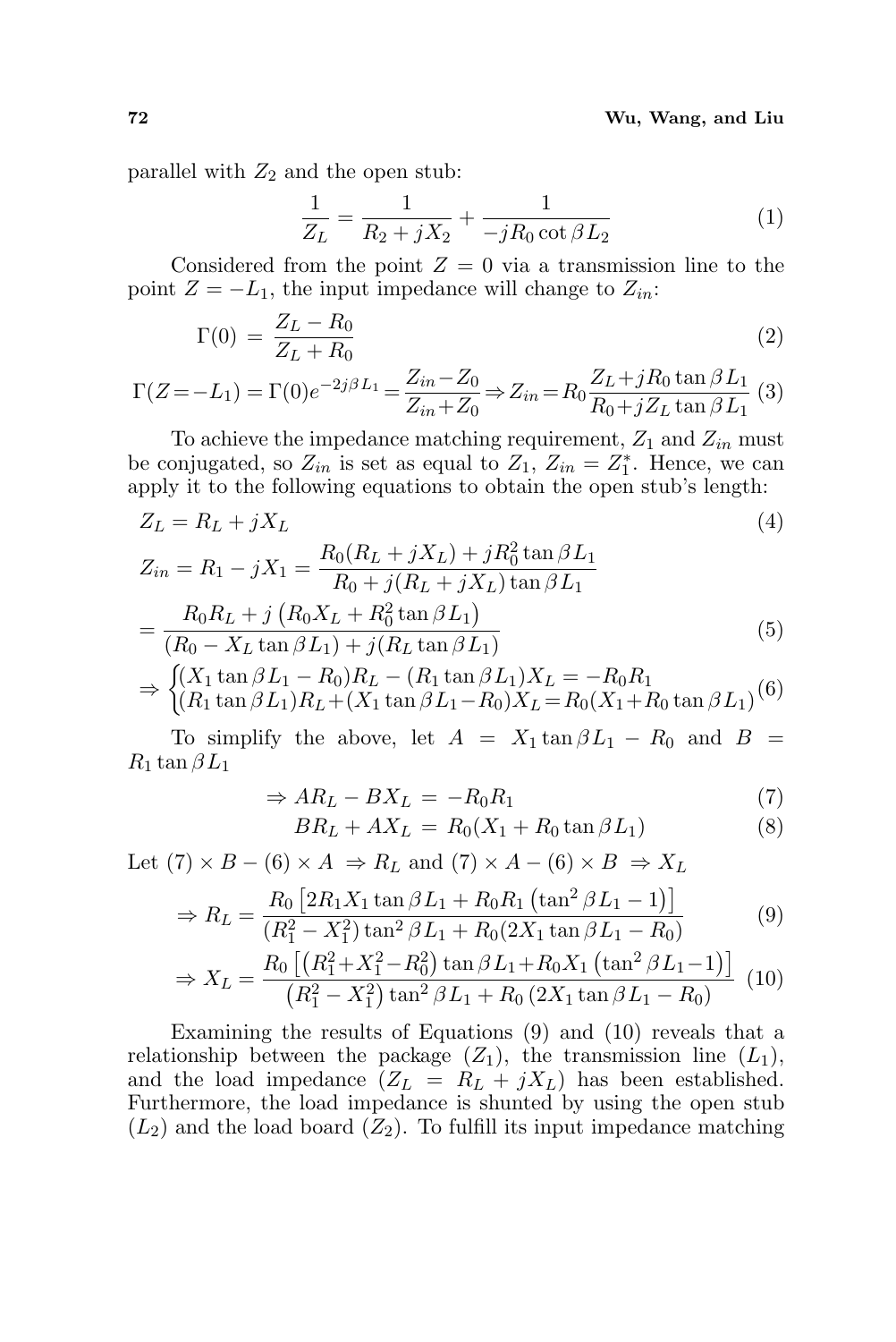#### Progress In Electromagnetics Research, Vol. 113, 2011 73

requirement  $Z_{in} = Z_1^*$ , the open stub's length has to be tuned to match the load impedance, as shown in Equations (9) and (10).

$$
\frac{1}{Z_L} = \frac{1}{R_2 + jX_2} + \frac{1}{-jR_0 \cot \beta L_2}
$$
(11)

$$
Z_L = \frac{R_0^2 R_2 - j \left[ R_0 \left( R_2^2 + X_2^2 \right) \tan \beta L_2 - R_0^2 X_2 \right]}{R_0^2 + \tan^2 \beta L_2 - 2R_0 X_2 \tan \beta L_2} \tag{12}
$$

Equation (12) suggests a relationship between the load impedance, the open stub, and the load board. The load impedance is identical to Equations (9), (10), and (12). That is:  $(12) = (9) + j(10)$ 

From the real part:

$$
R_0 R_2
$$
  
\n
$$
\overline{R_0^2 + \tan^2 \beta L_2 - 2R_0 X_2 \tan \beta L_2}
$$
  
\n
$$
= \frac{2R_1 X_1 \tan \beta L_1 + R_0 R_1 (\tan^2 \beta L_1 - 1)}{(R_1^2 - X_1^2) \tan^2 \beta L_1 + R_0 (2X_1 \tan \beta L_1 - R_0)}
$$
(13)

From the imaginary part:

$$
-\left(R_2^2 + X_2^2\right) \tan \beta L_2 + R_0 X_2
$$
  
\n
$$
\overline{R_0^2 + \tan^2 \beta L_2 - 2R_0 X_2 \tan \beta L_2}
$$
  
\n
$$
= \frac{\left(R_1^2 + X_1^2 - R_0^2\right) \tan \beta L_1 + R_0 R X_1 \left(\tan^2 \beta L_1 - 1\right)}{\left(R_1^2 - X_1\right) \tan^2 \beta L_1 + R_0 \left(2X_1 \tan \beta L_1 - R_0\right)}
$$
(14)

The formulae above can help us determine the contactor's length. As we know, the output impedance of a certain package and a load board's impedance are given at the design stage. Once we settle the package size and the spacing between contactors, the characteristic impedance will be constant accordingly. The propagation constant of the transmission line,  $\beta$ , depends on the operating frequency of the impedance matching. The unknown variables  $L_1$  and  $L_2$  can be solved using Equations  $(13)$  and  $(14)$ .

In short, we try first to acquire a valid calculation of the contactor's length, and then we can determine the impedance matching between the package and the load board. For example, assume that  $Z_1 = R_1 = 40 \Omega$ ,  $Z_2 = R_2 = 60 \Omega$  and  $R = 50 \Omega$ . This implies that  $X_1 = X_2 = 0$ . Therefore, Equations (13) and (14) can be simplified to (15); this new formula then changes into a relationship between  $L_1$ and  $L_2$ . If we assign a certain value to  $L_1$ ,  $L_2$  will be solved using Equation (15).

$$
\tan^2 \beta L_2 = \frac{R_1 (R_1 R_2 - R_0^2) \tan^2 \beta L_1 + R_0^2 (R_1 - R_2)}{R_1 (\tan^2 \beta L_1 - 1)}
$$
(15)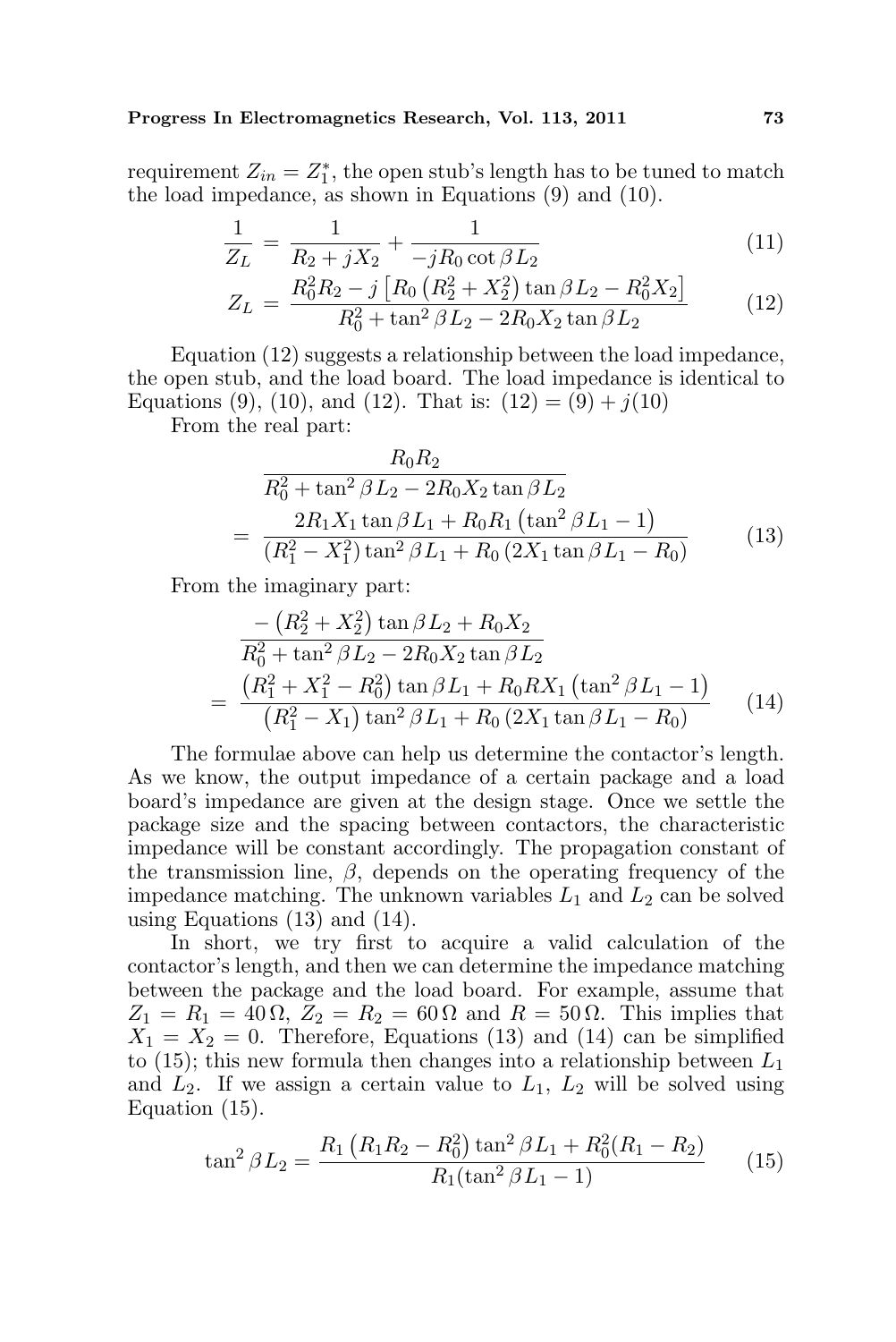Assume  $L_1 = 0.4\lambda, \ \beta = \frac{2\pi}{\lambda}$  $\frac{2\pi}{\lambda}$ , and  $L_2 = 0.247\lambda$ . At 2.4 GHz,  $L_1 = 56$  mm and  $L_2 = 33.7$  mm.

With the given variables and according to Equation (15), we can decide on the best length ratio for our contactor. To achieve impedance matching at  $L_1 = 0.4\lambda$ , the open stub needs to be tuned to  $0.247\lambda$ . If we transmit a 2.4 GHz signal, the physical lengths of  $L_1$  and  $L_2$ are set at  $L_1 = 56$  mm and  $L_2 = 33.7$  mm. Our simulation results are illustrated in Figs. 4(a) and (b).  $S_{21}$  is close to zero at 2.4 GHz, implying that transmission can be kept in a 1 : 1 unity gain, minimizing signal loss when passing across the socket. The formula established for the equivalent model can help us estimate the performance of this newly created structure (Fig. 4).



Figure 4. (a) Return loss for the derived formula. (b) Input impedance match on Smith chart.

To apply Equation (14), we need to fix two variables in advance: the length of the transmission line  $(L_1)$  and the operating frequency. Since the contactor is slanted, the socket's height will be determined by the length of the transmission line. The length of the open stub depends on the different operating frequencies. In the following, we demostrate a 3D electromagnetic (EM) simulation of an actual structure. Then we compare our formula, the EM simulation, and the measured data.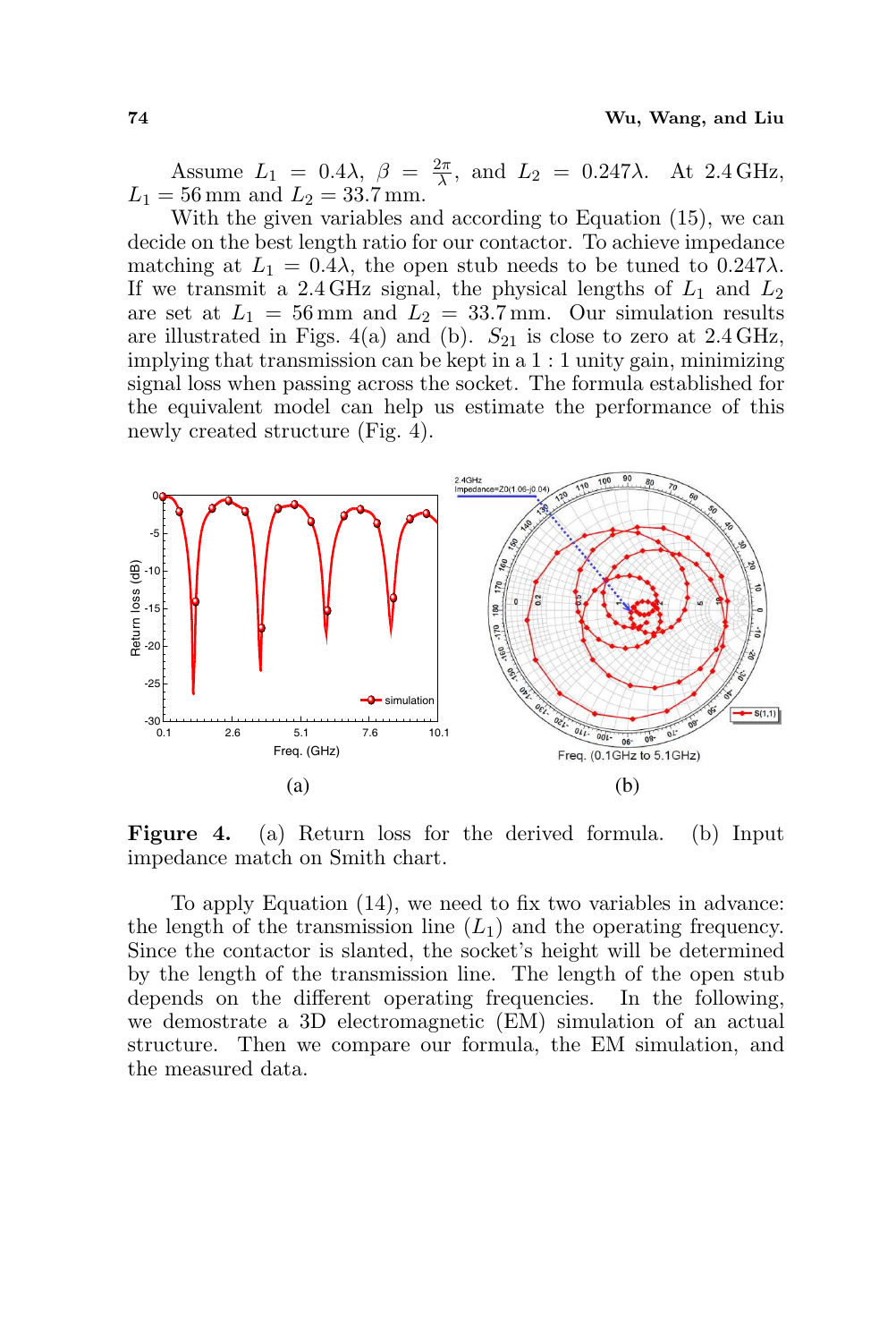### 3. SIMULATION AND MEASUREMENT

Figure 5 presents a 3D model of our unique socket contactor. First we suppose that a given length of transmission line is 0.6 mm, so the length of single-stub tuning would be 0.4 mm. Then, three contactor pins are installed in parallel, similar to a coplanar waveguide. Next, we substitute the length parameter into the formula to simulate an equivalent transmission line model. After that, a 3D physical model (Fig. 5) is imported into the 3D EM simulation software. Finally, we compare the measured results with those from these two simulation methods.

The S-parameter data from the two simulation methods is shown in Fig. 6. According to impedance matching theory in microwave engineering, the value of the return loss will be less than −20 dB and



Figure 5. 3D diagram of socket contactor.



Figure 6. (a) Return loss for contactor simulation result. (b) Insertion loss for contactor simulation result.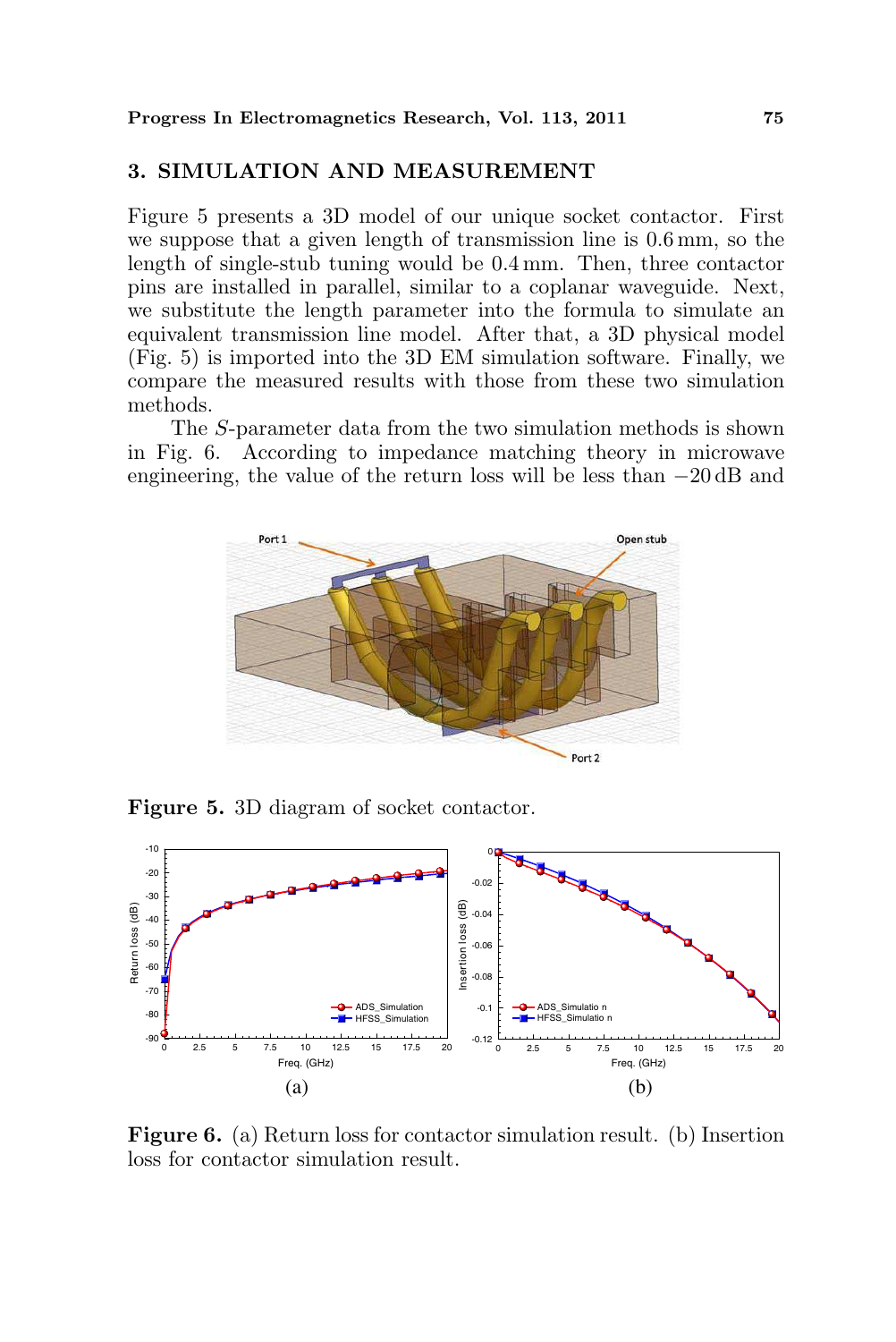the value of the insertion loss will be approximately 0 dB. Compared with these two simulation results, we can see that the return loss is very approximate, and both values are less than −20 dB from 0.1 GHz to 20 GHz, as shown in Fig. 6(a). The insertion loss for both simulation methods is 0 dB. Although the actual results compared with the two simulations are not the same, the values are very close.

Having established the accuracy of the equivalent model using a single stub, we wish to verify that the relevant formula can represent the difference between impedance matching and non-matching. We fix the length of the open stub, then extend the length between Port  $#1$ and Port #2. Now, we can compare the different lengths to once again verify the formula. The simulation results are displayed in Figs.  $7(a)$ and (b), with  $7(a)$  showing the return loss  $(S11)$  for the different lengths between Port 1 and Port 2, and 7(b) showing the insertion loss (S21). In the figure, S11<sub>-1</sub> indicates that we extended the length to 1 mm, S11<sub>-1</sub><sub>-4</sub> to 1<sup>4</sup> mm, and S11<sup>-7</sup> to 1.7 mm.

Comparing Figs. 7(a) and (b), we see that the return loss (S11) at 18 GHz is −20 dB for impedance matching, but the −20 dB trace point  $S11_1$  is only 2GHz, while trace  $S11_11_4$  and trace  $S11_11_7$  are worse than S11<sub>-1</sub>.



Figure 7. (a) Return loss for different contactor lengths in simulation result. (b) Insertion loss for different contactor lengths in simulation result.

Given the above simulation results, the influence of impedance matching on the socket contactor cannot be neglected. As the following figures show, the measured data and simulation results display the same trend. The socket contactor measurement data has been under de-embedded. Due to a processing problem, our measured contactor impedance did not match at the operating frequency. The return loss is −20 dB at 10 GHz and −10 dB at 15 GHz.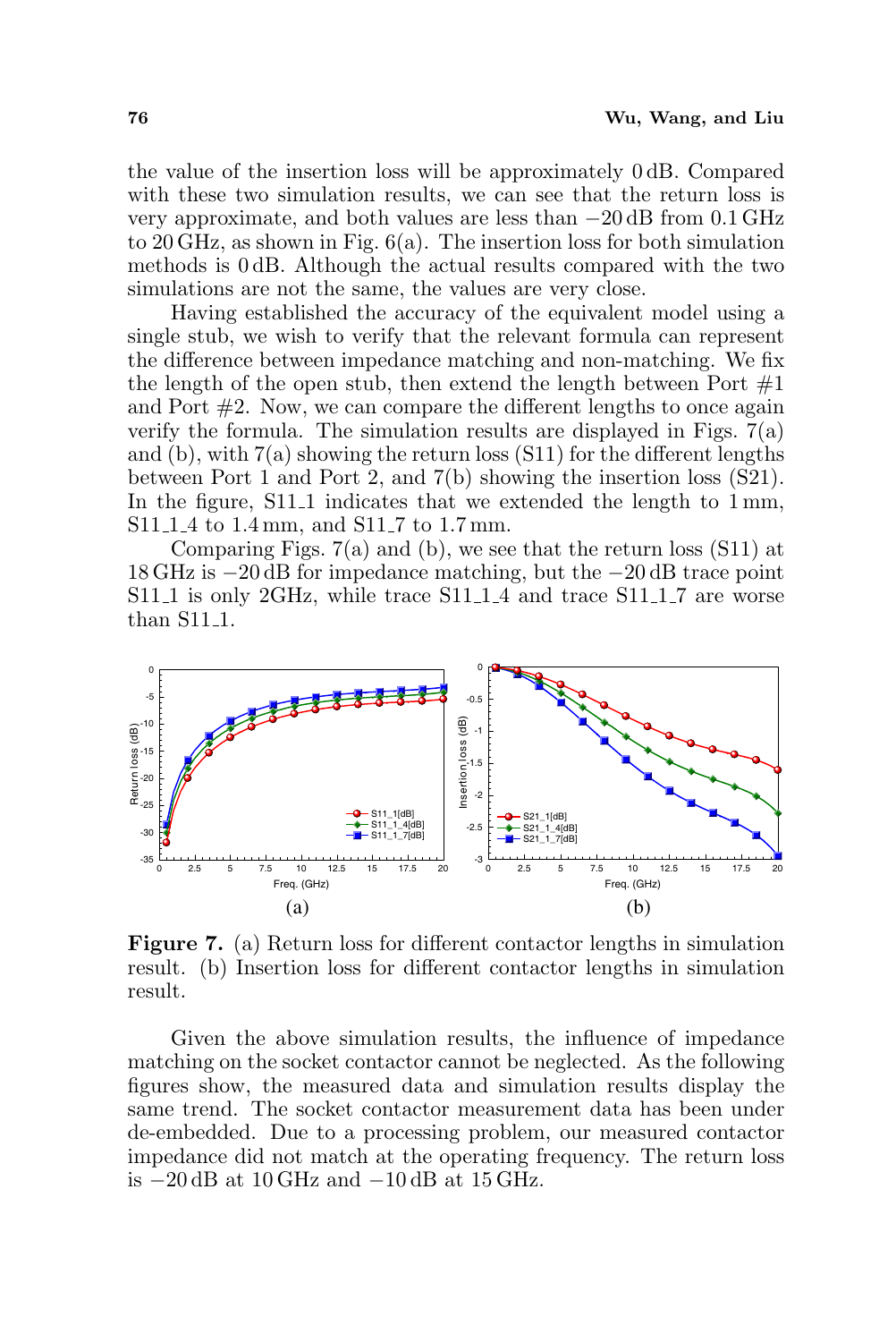#### Progress In Electromagnetics Research, Vol. 113, 2011 77

Figure 8(a) presents the measurement set-up and Fig. 8(b) a schematic diagram of the same. To measure the novel contactor we used two test fixtures and placed the socket in the middle of them. First we measured the test fixtures only (probe lands on trace's two sides), then we obtained the whole socket measurement data (combined with the contactor and test fixtures). In this way, the contactor's real effect could be extracted using de-embedding method [12–14]. The measurement data and simulation are presented in Fig. 9. The measurement data include via, contactor, and the trace on the bottom test fixture; we used de-embedding method to remove the effect of the via and trace. Comparison with the simulation results and measurement data indicates that the two traces are closed, which means the formulae are useful and accurate for designing this novel structure.



Figure 8. (a) Measurement set-up with fixture. (b) Lateral view diagram of measurement set-up.



Figure 9. (a) Return loss for contactor measurement result. (b) Insertion loss for contactor measurement result.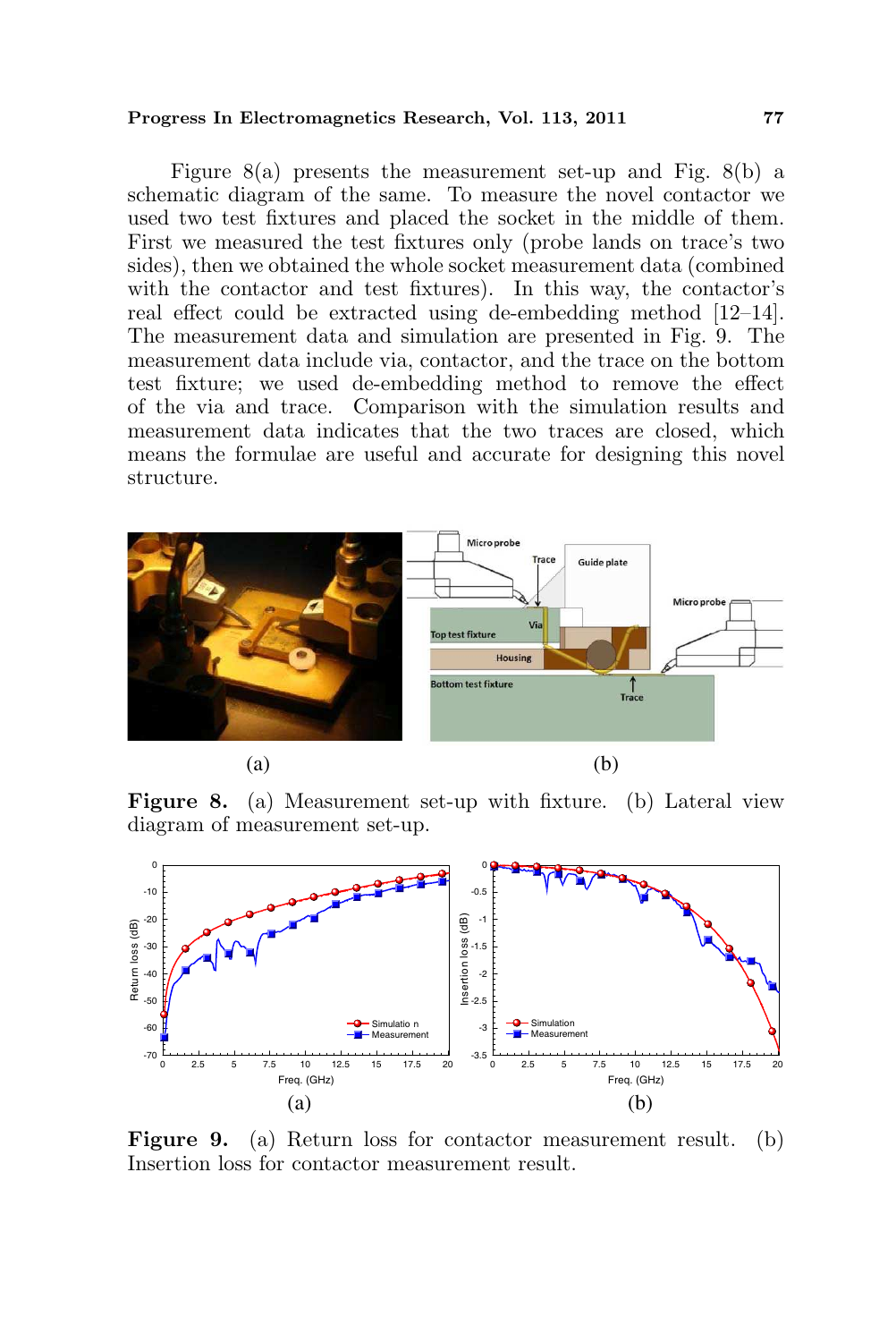# 4. MODEL EXTRACTING AND MONTE CARLO ANALYSIS

# 4.1. Model Extracting

According to the above results, electrical and mechanical performance should be considered along with circuit design. The SPICE model was used for co-design with the package and load board [15]. By comparing the simulation results from the equivalent model and the measurement data, we can verify that the method using our formula is credible. In the previous section, "Matching Model Theorem", we chose the transmission line as the equivalent model and derived the formula for impedance matching. In this section we present the SPICE model [16– 18], the physical structure of which is shown in Fig. 10 while the SPICE model list is given in Table 1.

The model is divided into two parts — signal transmission terminal and open stub — and has four elements on the signal



Figure 10. (a) Lateral view of socket contactor. (b) SPICE model of socket contactor.

| $C_{ij}$   | Mutual Capacitance                           | $0.025$ fF           |
|------------|----------------------------------------------|----------------------|
| $C_i, C_j$ | Shunt Capacitance                            | $0.082\,\mathrm{pF}$ |
| $L_{ij}$   | Mutual Inductance                            | $0.56$ nH            |
| $L_i, L_i$ | Loop Inductance                              | $1.4\,\mathrm{nH}$   |
| $L_t$      | Series Inductance of Transmission Line Model | $0.05\,\mathrm{nH}$  |
| $C_t$      | Shunt Capacitance of Transmission Line Model | $0.8$ pF             |
| $R_i$      | Rskin(High-Frequency Loss)                   | $10k$ ohm            |
| $R_{s}$    | Series Resistance                            | $0.35$ ohm           |

Table 1. SPICE model list of socket contactor.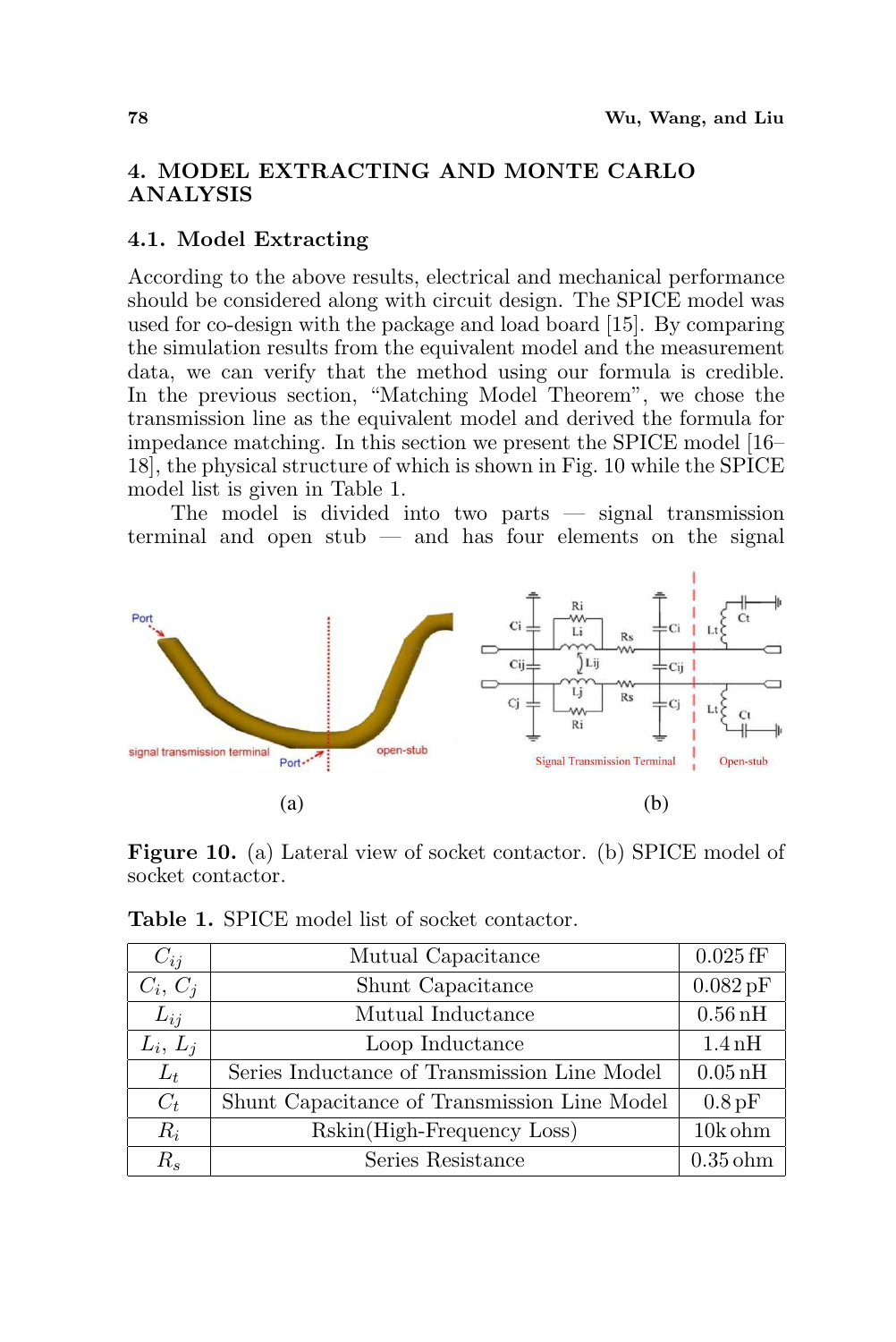#### Progress In Electromagnetics Research, Vol. 113, 2011 79

transmission terminal:  $L_i$  and  $L_j$  are the inductance on the traces, with i and j indicating traces 1 and 2;  $C_i$  and  $C_j$  are the capacitance between trace and ground;  $R_s$  is the series resistance through the trace; and in consideration of the high-frequency skin effect,  $R_i$  represent the high-frequency loss. In addition to the four elements on the traces, two elements represent the coupling effect between the two traces:  $C_{ij}$  and  $L_{ii}$  are mutual capacitance and inductance, respectively.

The SPICE model for the open stub is simple to express.  $L_t$  is the inductance on a trace and  $C_t$  is the capacitance caused by the opened. The value of each element is listed in Table 1.

### 4.2. Monte Carlo Analysis

The simulation results, measurement data, and SPICE model have been presented in Fig. 10. However, deviation will occur during the manufacturing process. To deal with this problem, the Monte Carlo analysis method was used to check impedance matching deviation. We assume two variables,  $L_1$  and  $L_2$ , will be inexact during the manufacturing process. The novel contactor (shown in Fig. 11) is 1.7 mm long, including the transmission part and the open stub. The simulation results for the different lengths are presented in Fig. 12.



Figure 11. (a) Return loss for contactor SPICE model result. (b) Insertion loss for contactor SPICE model result.

Comparison with Fig. 6 and Fig. 9 is instructive. Theoretically, the best design for impedance matching is able to reach −20 dB at 20 GHz (as shown in Fig. 6). But taking into consideration a processing problem, the first version of the design does not satisfy impedance matching at the operating frequency. Its impedance (with mipedance matching at the operating requency. Its impedance (with<br>the magnitude of impedance  $\sqrt{R^2 + X^2}$ ) is close to 50 at 9.4 GHz. So, we tune the lengths of  $L_1$  and  $L_2$  at this frequency.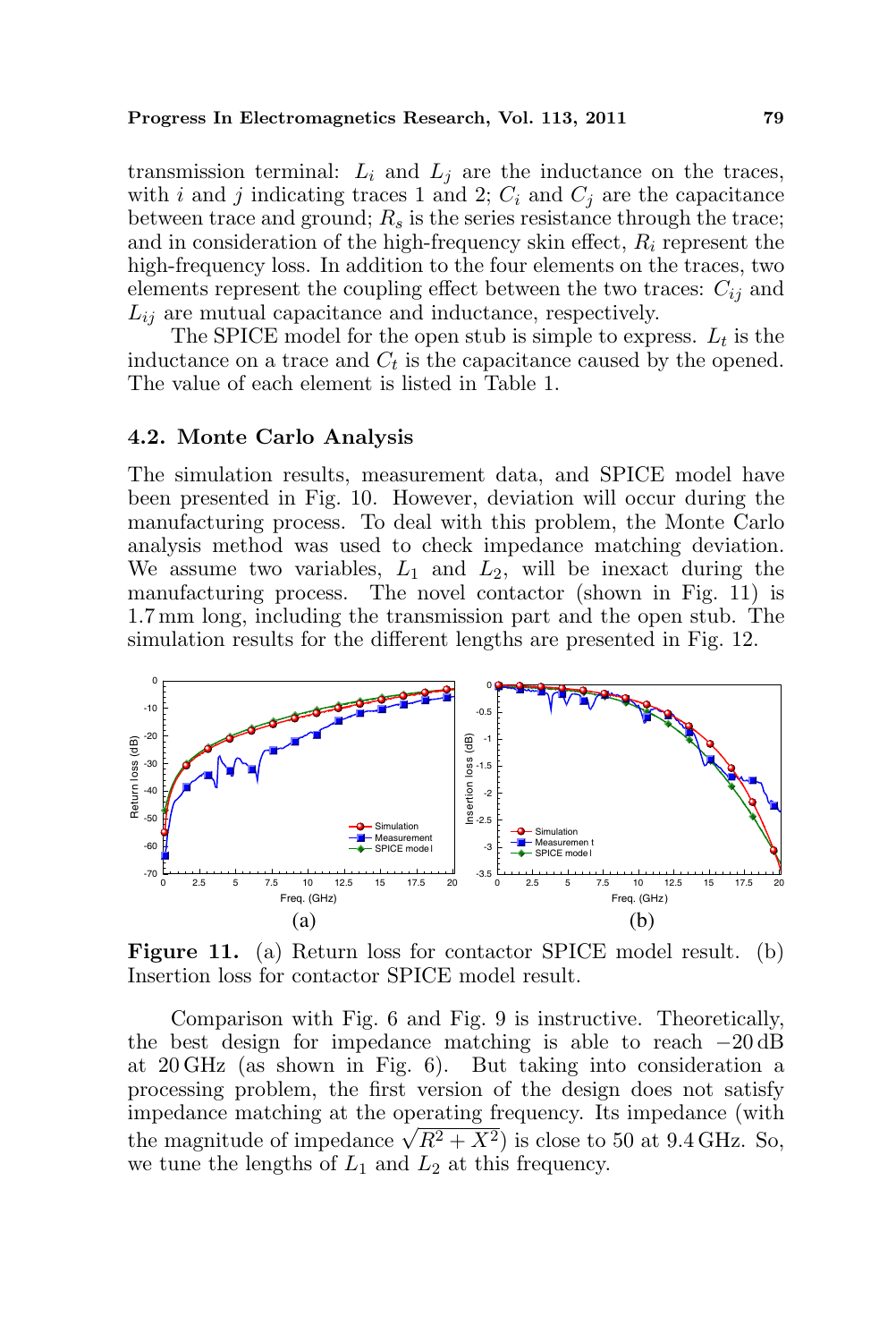

Figure 12. Monte Carlo analysis result for input impedance.

Assuming that variability in the manufacturing process is 5%, the length will vary between 1.6 mm and 1.8 mm, and the impedance will range from 60 to 40. As Fig. 12 indicates, the effect of such variability cannot be ignored. Improving the manufacturing process is another problem relevant to this novel structure, but we will not address that here.

#### 5. CONCLUSION

Energy loss occurs on any structure when a high-frequency signal passes through it. How to restrain energy loss on trace let signal transmits integrality to the load end. This has become a popular and important issue in circuit design, one that also occurs in socket design. In this paper we have proposed impedance matching as the solution. In the "Simulation and Measurement" section we presented the performance of a novel contactor structure (Fig. 9). By comparing formulae, simulation data, and measurement data, we verified the accuracy of our equations. We also ensured the feasibility of using a transmission line as an equivalent model. Using analytical results it is easy to determine differences in performance before and after the design. The effect of impedance matching is clear, and our novel socket contactor structure solves the problem using impedance matching. The formulae in this paper provide the design guidelines for this novel structure.

In the future, this novel structure will be applicable not only for transmitting a single end type but also for differential and common mode signals. How does the performance representing under this situation. To increase this structure's accuracy, a novel 3D direct measurement method can be used without the effect of via on test fixture [19, 20]. This topic is worthy of further study.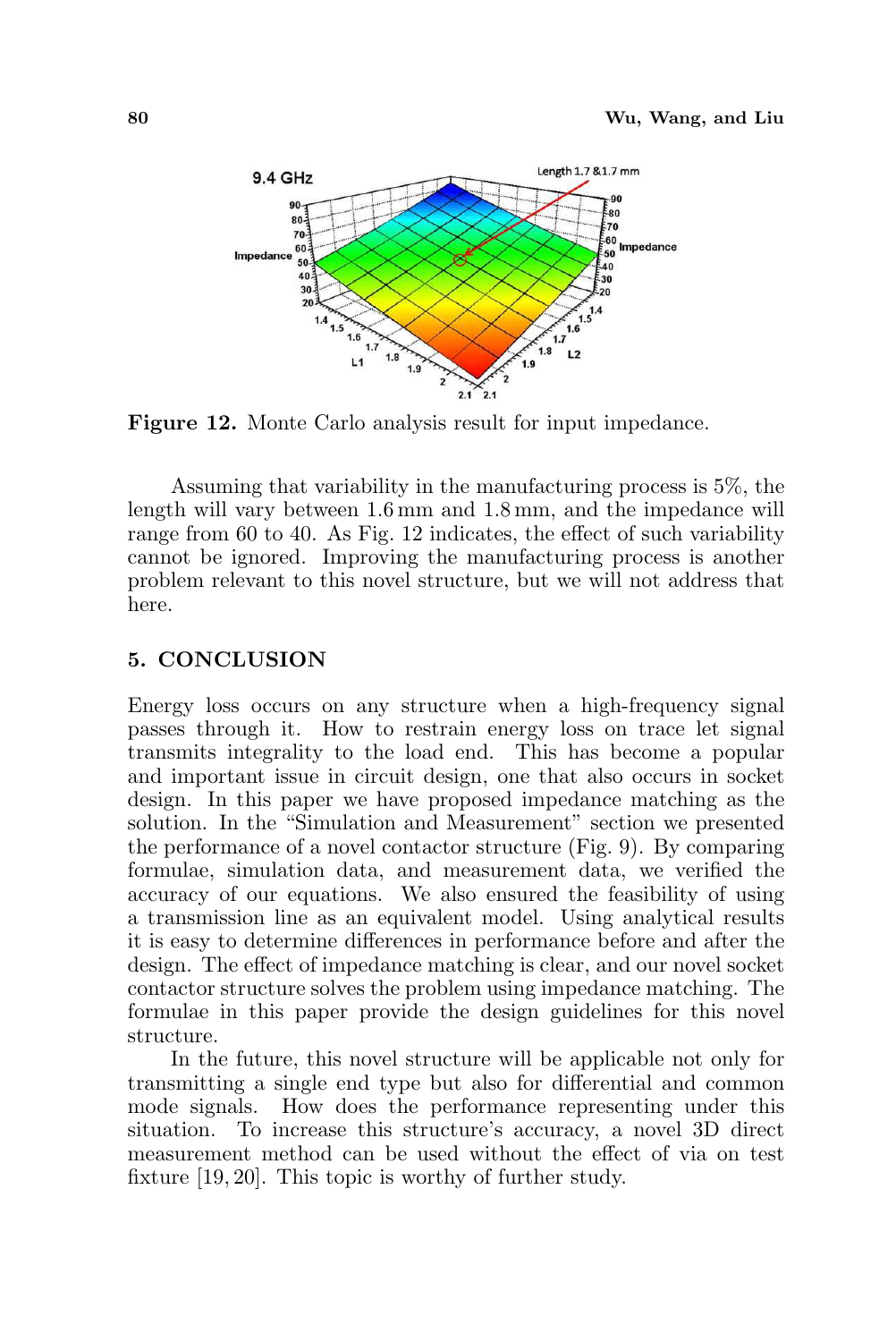#### REFERENCES

- 1. Hsu, H.-S. and H.-T. Hsu, "System level integration of simulation methods for high data-rate transmission circuit design applications," Progress In Electromagnetics Research, Vol. 90, 31– 49, 2009.
- 2. Chandrasekar, K., J. Wilson, E. Erickson, Z. Feng, J. Xu, S. Mick, and P. Franzon, "Inductively coupled connectors and sockets for multi-Gb/s pulse signaling," IEEE Transactions on Advanced Packaging, Vol. 31, No. 4, 749–758, 2008.
- 3. Monti, G., R. de Paolis, and L. Tarricone, "Design of a 3-state reconfigurable CRLH transmission line bases on MEMS switches," Progress In Electromagnetics Research, Vol. 95, 283–297, 2009.
- 4. LaMeres, B. J., C. McIntosh, and M. Abusultan, "Novel 3- D coaxial interconnect system for use in system-in-package applications," IEEE Transactions on Advanced Packaging, Vol. 33, No. 1, 37–47, 2010.
- 5. Male, F., J. Lucas, and Y. Huan, "The experimental results of a low power X-band free electron maser by electron pre-bunching," Progress In Electromagnetics Research, Vol. 101, 43–62, 2010.
- 6. Barnes, H., J. Moreira, H. Ossoinig, M. Wollitzer, T. Schmid, and T. Ming, "Development of a pogo pin assembly and via design for multi-gigabit interfaces on automated test equipment," IEEE Asia-Pacific Microwave Conference, 2006.
- 7. Szendrenyi, B. B., H. Barnes, J. Moreira, M. Wollitzer, T. Schmid, and T. Ming, "Addressing the broadband crosstalk challenges of pogo pin type interfaces for high-density high-speed digital applications," IEEE/MTT-S International Microwave Symposium, 2007.
- 8. Sun, R.-B., R.-B. Wu, and S.-W. Hsiao, "Compromised impedance match design for signal integrity of pogo pins structures with different signal-ground patterns," IEEE Workshop on Signal Propagation on Interconnects, 2009.
- 9. Gessel, D., A. Slcoum, A. Sprunt, and S. Ziegenhagen, "Realistic spring probe testing methods and results," IEEE Proceedings, International Test Conference, 2002.
- 10. Andes, J. and E. Bogatin, "The socket response to current packaging and test trends," IEEE/CPMT/SEMI 29th International, 2004.
- 11. Sun, R.-B., C.-Y. Wen, Y.-C. Chang, and R.-B. Wu, "A new isolation structure for crosstalk reduction of pogo pins in a test socket," IEEE Electrical Performance of Electronic Packaging and